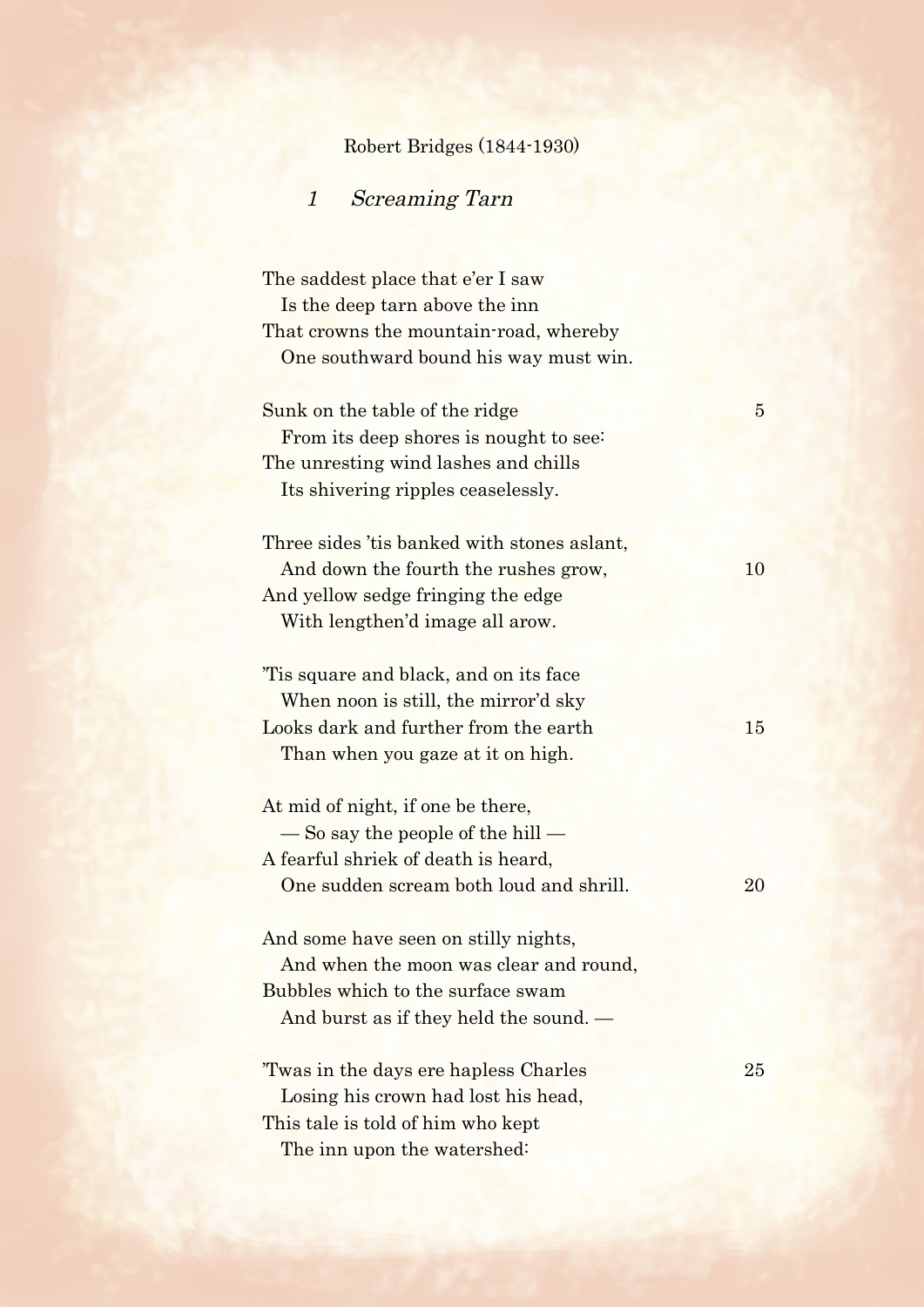| He was a lowbred ruin'd man                |        |
|--------------------------------------------|--------|
| Whom lawless times set free from fear:     | 30     |
| One evening to his house there rode        |        |
| A young and gentle cavalier.               |        |
|                                            |        |
| With curling hair and linen fair           |        |
| And jewel-hilted sword he went;            |        |
| The horse he rode he had ridden far,       | 35     |
| And he was with his journey spent.         |        |
| He asked a lodging for the night,          |        |
| His valise from his steed unbound,         |        |
| He let none bear it but himself            |        |
| And set it by him on the ground.           | 40     |
|                                            |        |
| 'Here's gold or jewels,' thought the host, |        |
| "That's carrying south to find the king."  |        |
| He chattered many a loyal word,            |        |
| And scraps of royal airs gan sing.         |        |
| His guest thereat grew more at ease        | 45     |
| And o'er his wine he gave a toast,         |        |
| But little ate, and to his room            |        |
| Carried his sack behind the host.          |        |
| 'Now rest you well,' the host he said,     |        |
| But of his wish the word fell wide;        | $50\,$ |
| Nor did he now forget his son              |        |
| Who fell in fight by Cromwell's side.      |        |
| Revenge and poverty have brought           |        |
| Full gentler heart than his to crime;      |        |
| And he was one by nature rude,             | 55     |
| Born to foul deeds at any time.            |        |
|                                            |        |
| With unshod feet at dead of night          |        |
|                                            |        |
| In stealth he to the guest-room crept,     |        |
| Lantern and dagger in his hand,            |        |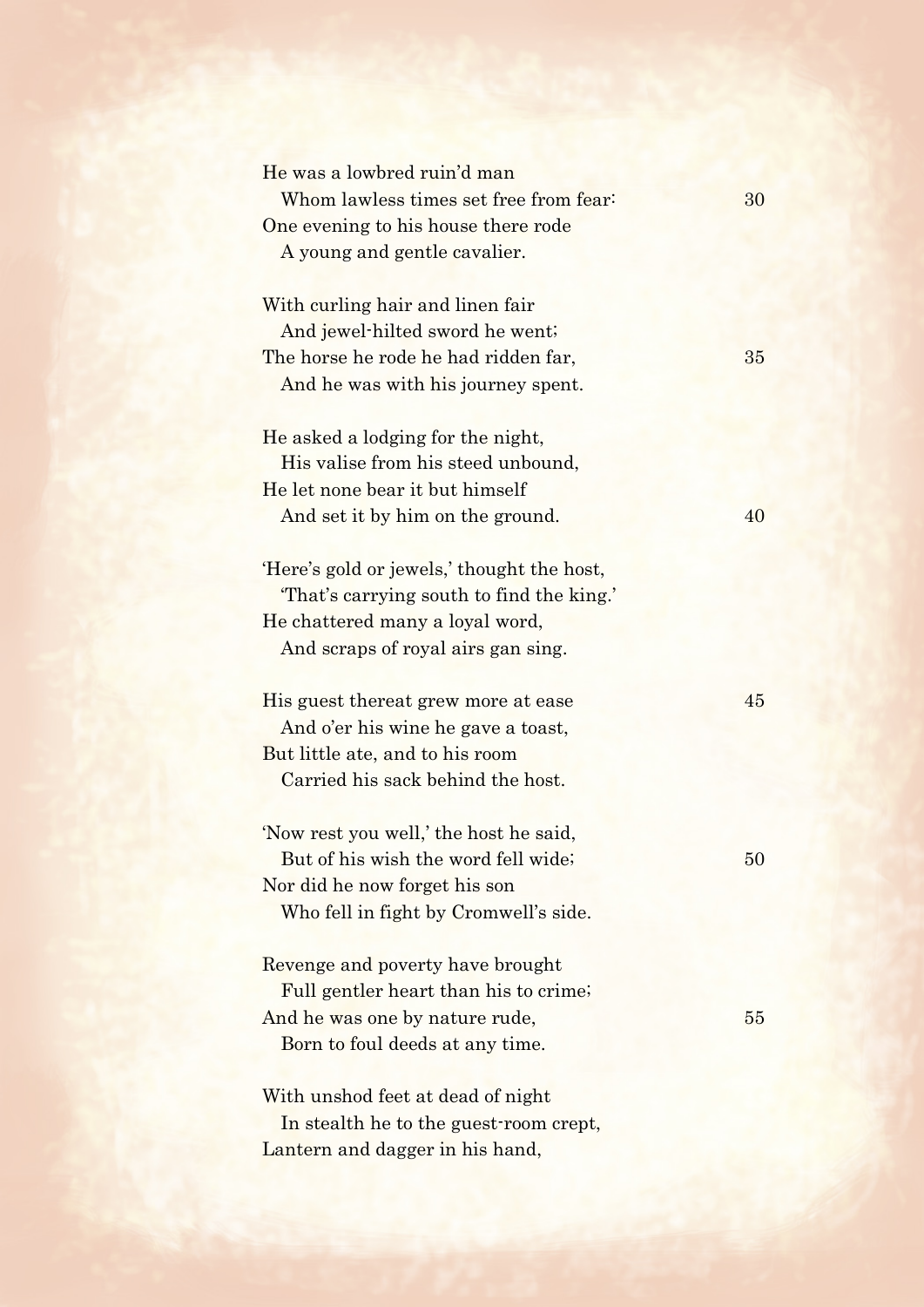| And stabbed his victim while he slept.                                                                                                                              | 60 |
|---------------------------------------------------------------------------------------------------------------------------------------------------------------------|----|
| But as he struck a scream there came,<br>A fearful scream so loud and shrill:<br>He whelm'd the face with pillows o'er,<br>And lean'd till all had long been still. |    |
| Then to the face the flame he held<br>To see there should no life remain: —<br>When lo! his brutal heart was quell'd:<br>Twas a fair woman he had slain.            | 65 |
| The tan upon her face was paint,<br>The manly hair was torn away,<br>Soft was the breast that he had pierced;<br>Beautiful in her death she lay.                    | 70 |
| His was no heart to faint at crime,<br>Tho' half he wished the deed undone.<br>He pulled the valise from the bed<br>To find what booty he had won.                  | 75 |
| He cut the straps, and pushed within<br>His murderous fingers to their theft.<br>A deathly sweat came o'er his brow,<br>He had no sense nor meaning left.           | 80 |
| He touched not gold, it was not cold,<br>It was not hard, it felt like flesh.<br>He drew out by the curling hair<br>A young man's head, and murder'd fresh;         |    |
| A young man's head, cut by the neck.<br>But what was dreader still to see,<br>Her whom he had slain he saw again,<br>The twain were like as like can be.            | 85 |
| Brother and sister if they were,<br>Both in one shroud they now were wound, —                                                                                       | 90 |
|                                                                                                                                                                     |    |